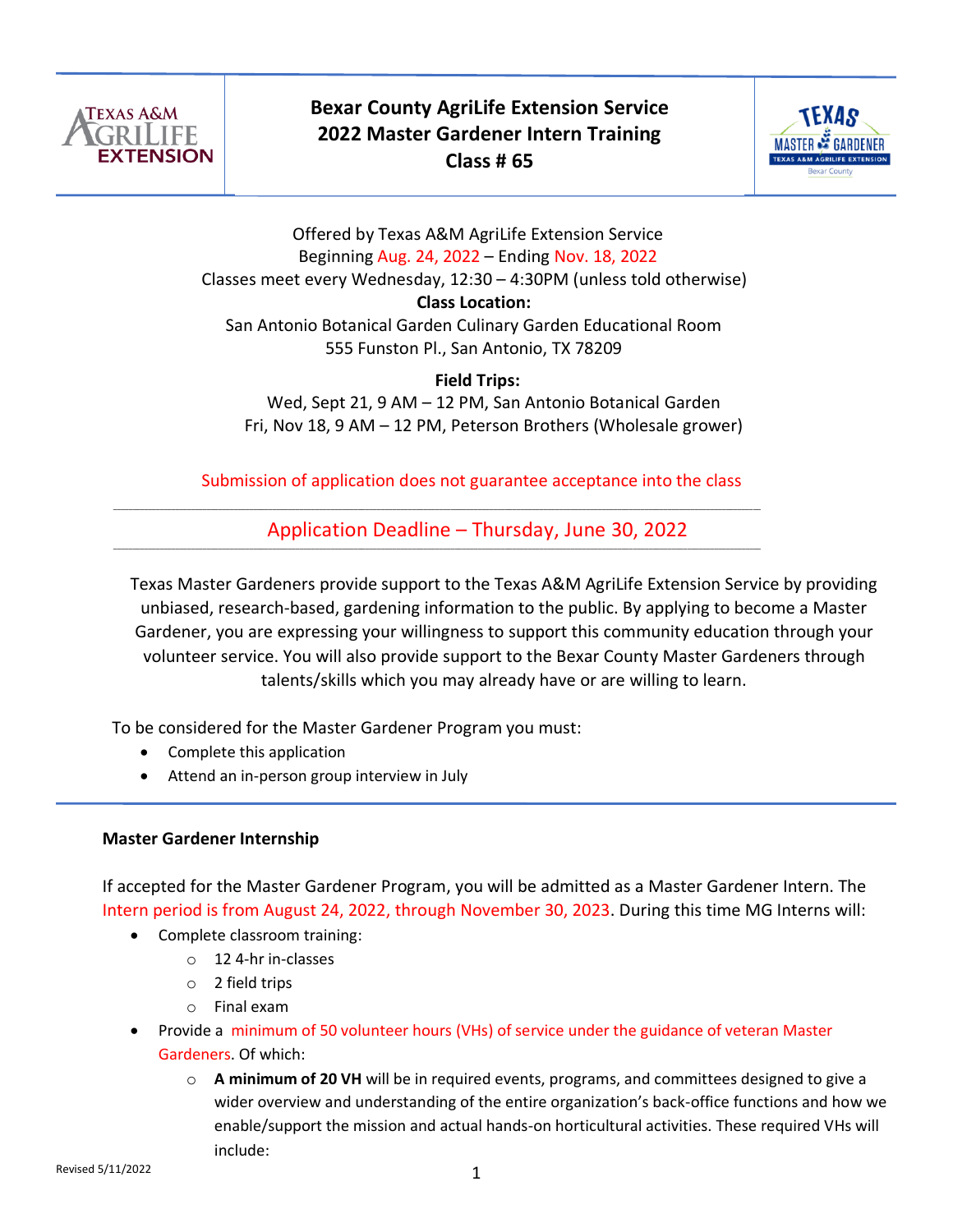- Research successfully research and write an educational article (150 words)
- Phone Helpline Work with veteran MGs for 2 shifts
- Committee Work Serve on a committee/team such as Scion/Blog, Leaflet, Calendar, Publicity, Scholarship, Facebook, Education, etc.
- Children's Education Working directly with children under the guidance of Veteran MGs or the Youth Gardening Coordinator at the Children's Vegetable Gardens (2 shifts) or on a Children's Task Force event (watering the garden or assembling activity kits do not count)
- Speaker's Bureau Assisting with the development of a presentation and/or assisting a speaker. All work is done with a veteran MG
- Observe 1 BCMG Board Meeting (2 VHs)
- $\circ$  The remaining hours are from your choice of approved MG programs and events
- Graduation/Certification will be at the 2023 December Holiday and Awards Party

# **Master Gardener Annual Certification**

Each year certified Master Gardeners must complete the following to continue their certified status for the following year:

- Provide 30 VHs of service
- Earn 6 hours of approved Continuing Education (EU)
- Attend 2 BCMG Monthly Membership Meetings
- Pay \$25 BCMG Dues
- Renew a background check (once every three years)

## **Interview**

Applicants will attend a group interview to complete the application process. Please indicate your first (1) and second (2) choice for interview times. Please plan to attend for the full group time.

- \_\_\_\_\_ Group 1: Mon, July 18, 1-3 pm
- **EXECUTE:** Group 2: Tue, July 19, 8-10 am
- \_\_\_\_\_ Group 3: Wed, July 20, 8-10 am
- \_\_\_\_\_ Group 4: Mon, July 25, 1-3 pm
- \_\_\_\_\_ Group 5: Tue, July 26, 8-10 am

During the interview you will be given 3-5 minutes to help us learn more about you and how you might engage as a Master Gardener educator. Please address the first two questions (in bold) plus one or more of the following topics

- **Why are you applying for the Master Gardener Training?**
- **What can you offer Texas A&M AgriLife Extension Service and the Bexar County Master Gardeners Program?**
- *Briefly* describe your work history and educational background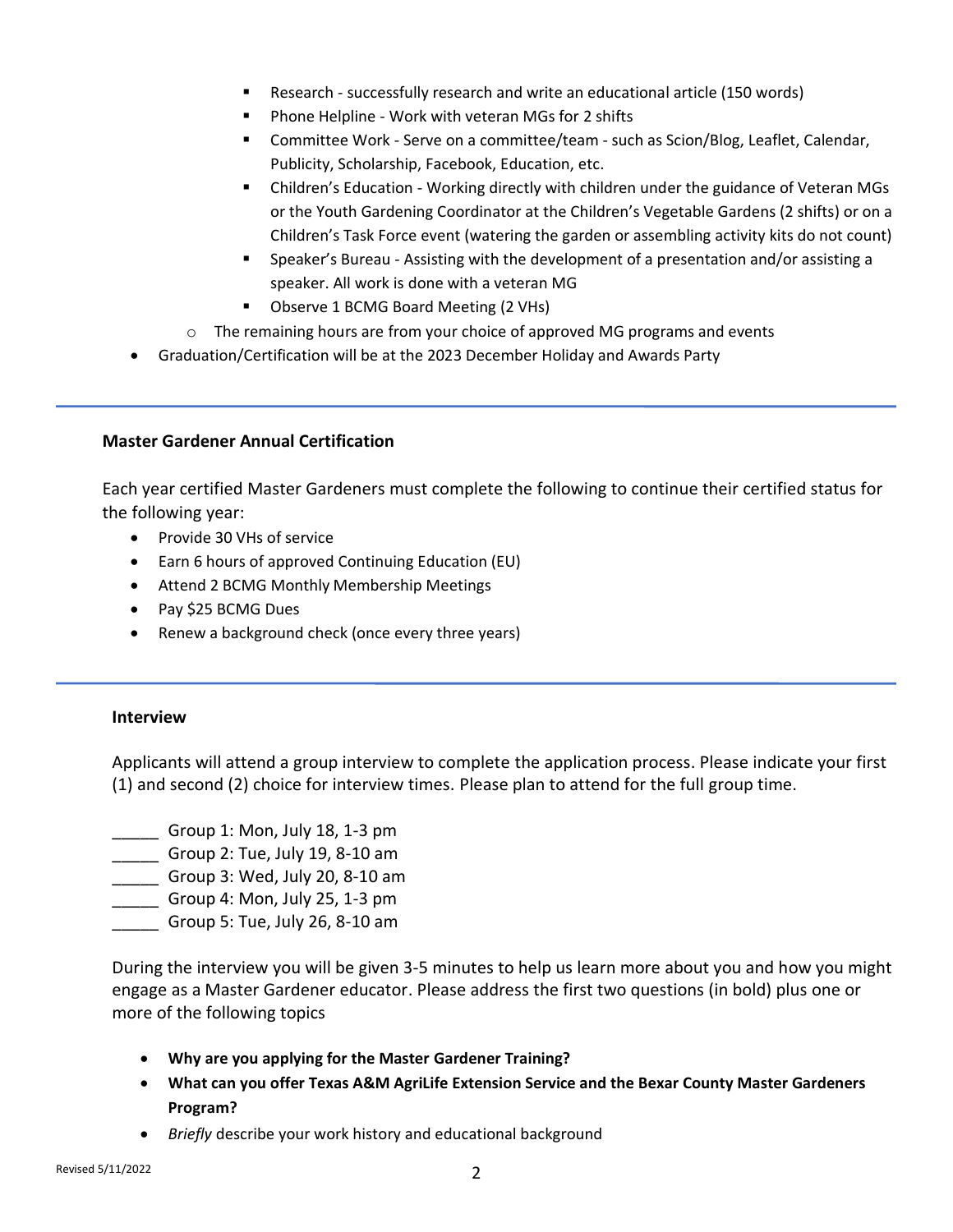- *Briefly* describe your gardening experience
- *Briefly* describe your experience working with youth/adult groups
- *Briefly* describe your public speaking experience
- *Briefly* describe your event planning experience
- *Briefly* describe your board or committee experience
- Are you bi-lingual? If yes, in what language(s)?
- Anything else you would like to share

## **To Apply**

An online application is available [here.](http://bexarmg.org/get-involved/apply-for-training)

## **Or complete this form and return:**

• **Mail to:** 

Texas A&M AgriLife Extension Service 3355 Cherry Ridge Dr., Ste. 212 San Antonio, TX, 78230 ATTN: Nick Vazquez, Office Assistant IV - Horticulture

- **Drop-off:** Use the dropbox at the AgriLife Extension office (same address)
- **Email:** Attach the forms and send to Lynn.Cox@bexarmg.org

(Only one submission of application is required)

You may attach up to two letters of reference (optional).

#### **Registration Information**

- **Approved applicants must attend a group interview (July 18, 19, 20, 25, or 26) for selection.**
- Registration fee of \$275 is payable in full -- on first day of class. Needs-based scholarships are available, please contact David Rodriquez, at dhrodriguez@ag.tamu.edu.
- **NOTE:** A background check is required on all applicants participating in any Extension Volunteer Program and will be completed on the first day of class.
- If applicant withdraws prior to August 24, 2022, a processing fee of \$100 will be administered, no refunds will be issued on or after August 24, 2022.

| Name (Last, First)      | Nickname |
|-------------------------|----------|
| Address, City, Zip Code |          |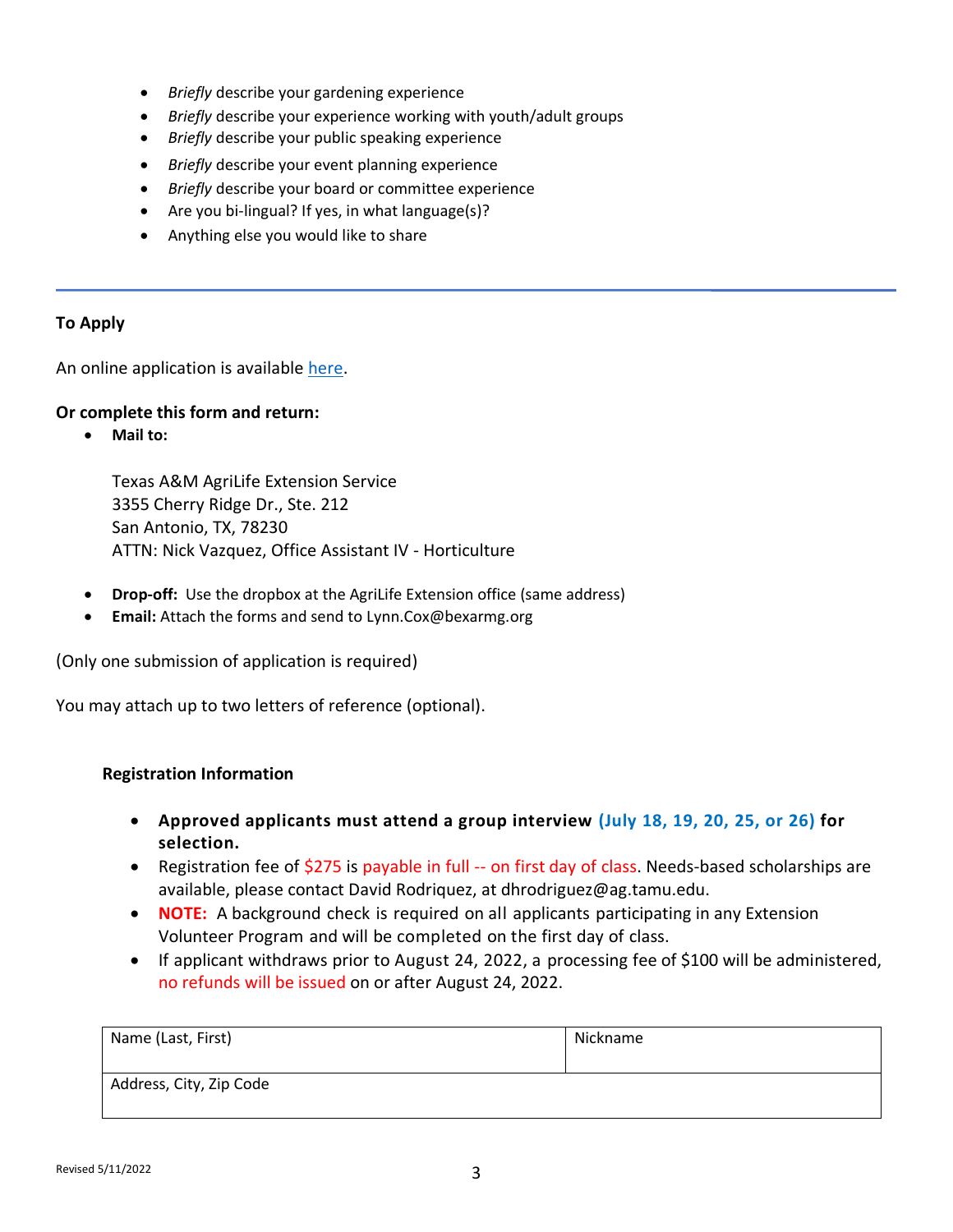| Preferred Phone                       | Alternate Phone                         |
|---------------------------------------|-----------------------------------------|
| <b>Email Address</b>                  | Bexar County Precinct # (1, 2, 3, or 4) |
| <b>Previous or Current Occupation</b> |                                         |

## **If you do not know your County Precinct #, [check here.](https://maps.bexar.org/Commissioners/)**

#### **Interest Survey** (Please circle the letter that best matches):

- 1. Giving a presentation:
	- a. I have experience and am comfortable and willing to speak.
	- b. I have limited/no experience, but I am interested in becoming a speaker
	- c. I am not interested in becoming a speaker
- 2. Creating presentations using PowerPoint:
	- a. I have experience with PowerPoint, and would like to help
	- b. I have limited/no experience with PowerPoint, but I am willing to learn and help
	- c. I am not interested in helping with creating presentations
- 3. Researching and creating curriculum for new presentations and workshops
	- a. I have experience in curriculum development, and I would like to help
	- b. I have limited/no experience, but I am willing to learn and help
	- c. I am not interested in helping with curriculum development
- 4. Publicity or public relations experience:
	- a. Yes, I have experience and would like to help
	- b. I have limited/no experience, but I am willing to learn and help
	- c. I am not interested in helping with publicity
- 5. Social media experience:
	- a. I have experience and would like to help
	- b. I have limited/no experience, but I am willing to learn and help
	- c. I am not interested in helping with social media
- 6. IT experience:
	- a. I have experience and would like to help
	- b. I have limited/no experience, but I am willing to learn and help
	- c. I am not interested in helping with IT
- 7. Working with Zoom and/or other virtual platforms as a Host:
	- a. I have experience working with virtual platforms
	- b. I have limited/no experience, but I am willing to learn and help
	- c. I am not interested in helping with virtual platforms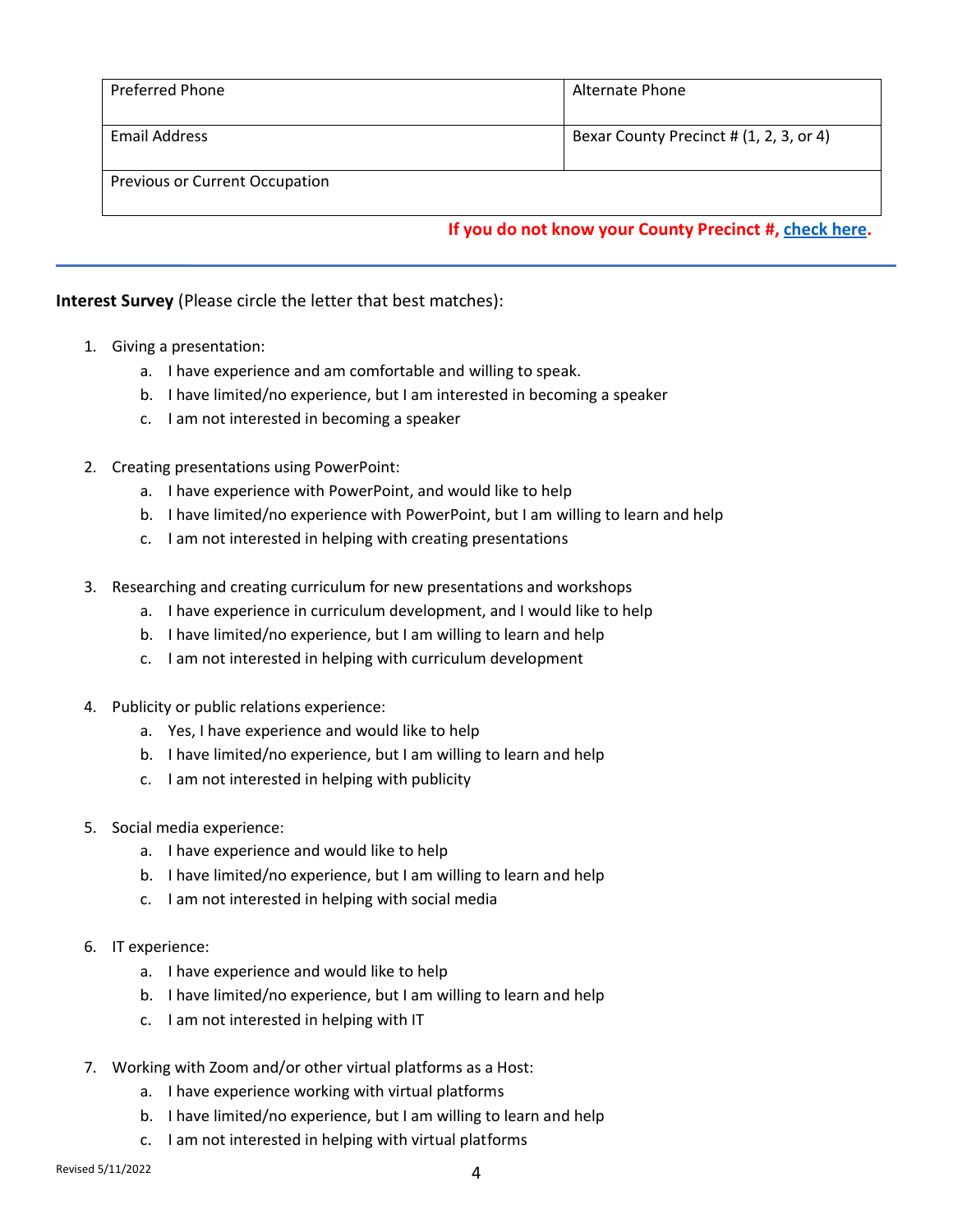- 8. Setting up and working with spreadsheets:
	- a. I have experience and would like to help
	- b. I have limited/no experience, but I am willing to learn and help
	- c. I am not interested in helping work with spreadsheets
- 9. Graphic design:
	- a. I have experience and would like to help
	- b. I have limited/no experience, but I willing to learn and help
	- c. I am not interested graphic design work
- 10. Cashier experience using Square:
	- a. I have experience using Square to take payments
	- b. I have limited/no experience, but I am willing to learn and help
	- c. I am not interested in helping as a cashier
- 11. Fundraising:
	- a. I have experience with fundraising and would be willing to help
	- b. I have limited/no experience with fundraising, but I am willing to learn and help
	- c. I am not interested in helping with fundraising
- 12. Grant writing:
	- a. I have experience with grant writing and would be willing to help
	- b. I have limited/no experience with grant writing, but I am willing to learn and help
	- c. I am not interested in helping with grant writing
- 13. Bookkeeping
	- a. I have experience with bookkeeping and would like to help
	- b. I have limited/no experience with bookkeeping, but I am willing to learn and help
	- c. I am not interested in helping with bookkeeping
- 14. Construction
	- a. I have experience with the set-up and tear-down of structures and displays and would like to help
	- b. I have limited/no experience with the set-up and tear-down of structures and displays, but I am willing to learn and help
	- c. I am not interested in helping with construction
- 15. Working with youth at existing programs and events:
	- a. Yes, I really want to work with youth!
	- b. I will help occasionally
	- c. I am not interested in helping with youth programs and events
- 16. Serving on a team to develop new youth programs:
	- a. Yes, I want to help develop new youth programs
	- b. I will help occasionally